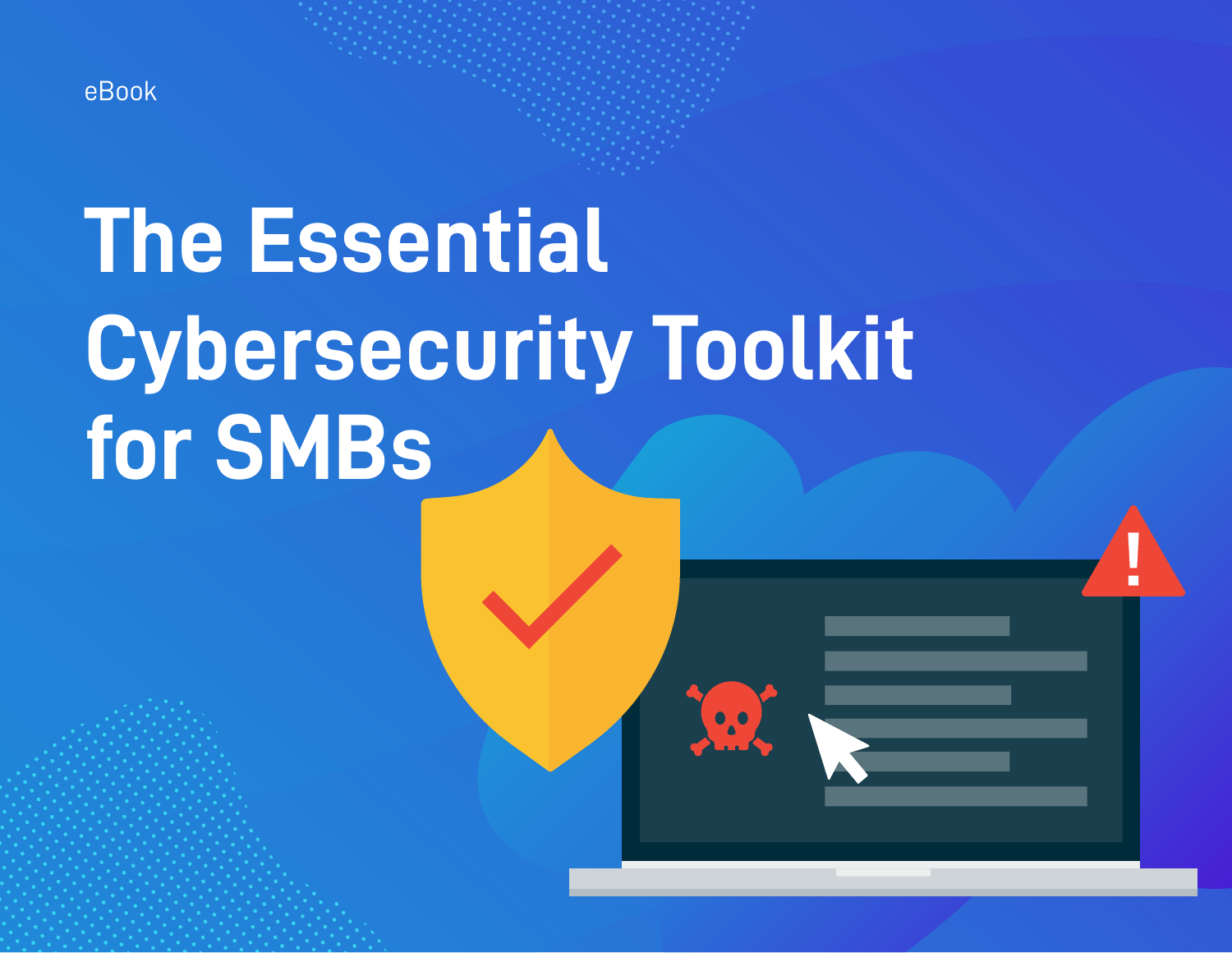## **Introduction**

Cybersecurity: technologies, processes and practices designed to protect networks, computers, programs and data from attack, damage or unauthorized access.

**In a [report from AT&T](https://www.business.att.com/content/whitepaper/cybersecurity-report/v7/index.html), 80% of businesses acknowledged they experienced some sort of a cyber attack. In 2018, these incidents have become even more common. For today's companies, falling victim to one of these attacks is no longer a question of "if" but "when."** Today's employees are connected to the Internet all day every day, communicating with colleagues and stakeholders, sharing critical information and jumping from site to site. With hackings, data breaches and ransomware attacks on the rise, it is essential for all companies to plan for the worst, with mandatory cybersecurity trainings for all employees and with the recommended solutions for mitigating the risks.

Today's data threats don't discriminate; businesses of all sizes are susceptible to attacks. However, small to medium-sized businesses (SMBs) are often less prepared to deal with security threats than their larger counterparts. The reasons for this vary from business to business, but ultimately it comes down to the fact that SMBs often have less resources to devote to cybersecurity efforts.

This ebook contains practical advice and easy tips for training employees on cybersecurity and industry best practices with real-world examples. We also outline the essential solutions designed to help today's businesses defend against and recover from a cybersecurity incident. There has never been a better time for this guide!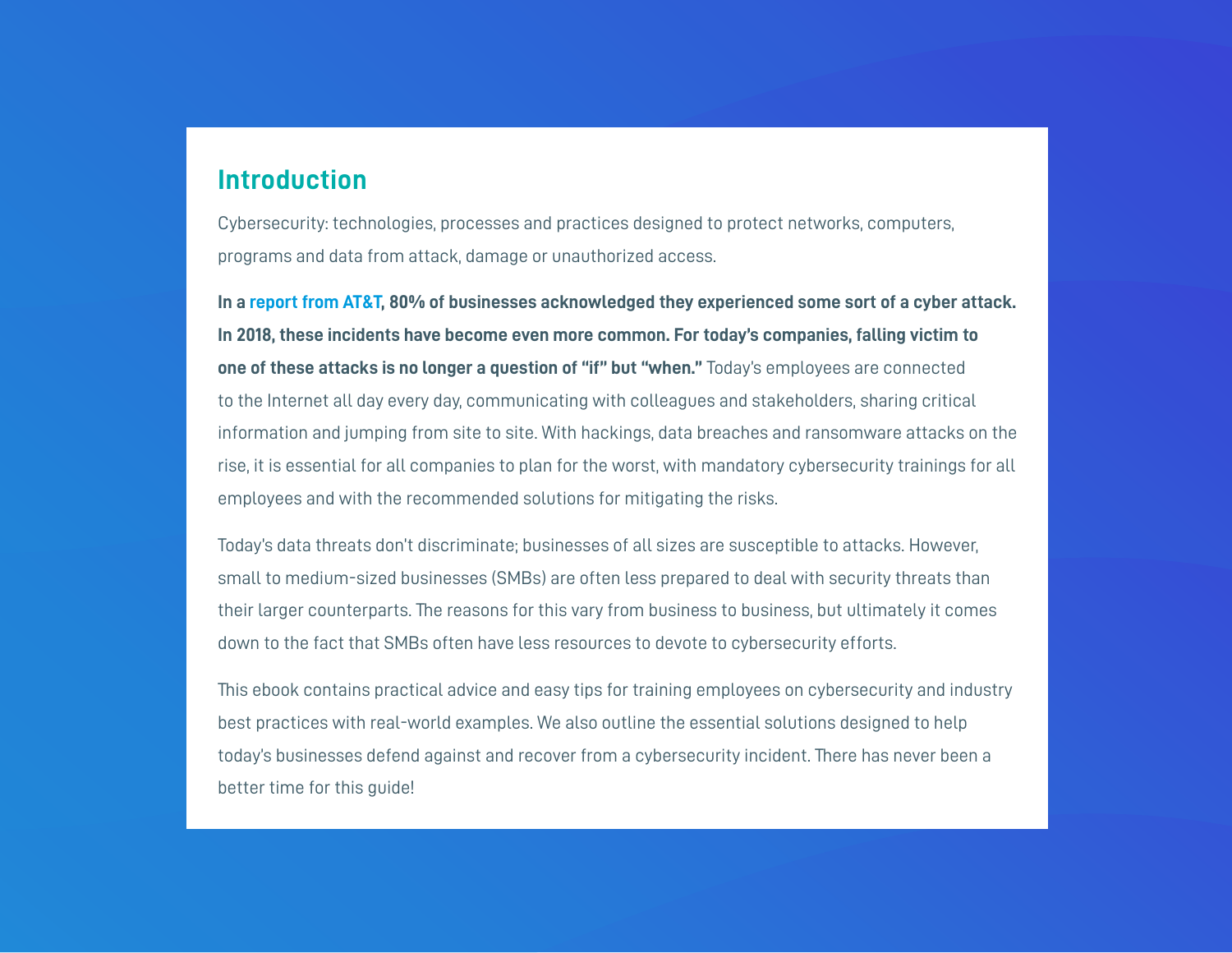

According to over 1,700 IT service providers, the lack of cybersecurity awareness amongst employees is a leading cause of a successful ransomware attack against an SMB.

# **Cybersecurity Training for Employees**

According to over 1,700 IT service providers, the lack of cybersecurity awareness amongst employees is a leading cause of a successful ransomware attack against an SMB. That being said, employee training is a top component of a successful cybersecurity protection program and most likely the only way to ensure all staff understand the cyber threats they face and, most importantly, what they should look for in order to avoid falling victim to them.

## **Cyber Scams 101**

At the root of the majority of ransomware attacks is the tactic of social engineering, leveraged by hackers, which involves manipulating a person or persons in order to access corporate systems and private information. Social engineering plays into human nature's inclination to trust. For cyber criminals, it is the easiest method for obtaining access to a private corporate system. After all, why would they spend the time trying to guess someone's password when they can simply ask for it themselves?

Let's help employees help themselves. Below is a quick and dirty overview of today's most common and effective social engineering scams. This is the list to hand employees on their very first day. Why not include it in their "Welcome" packet? If they don't know these leading hacker tactics, they WILL fall for them.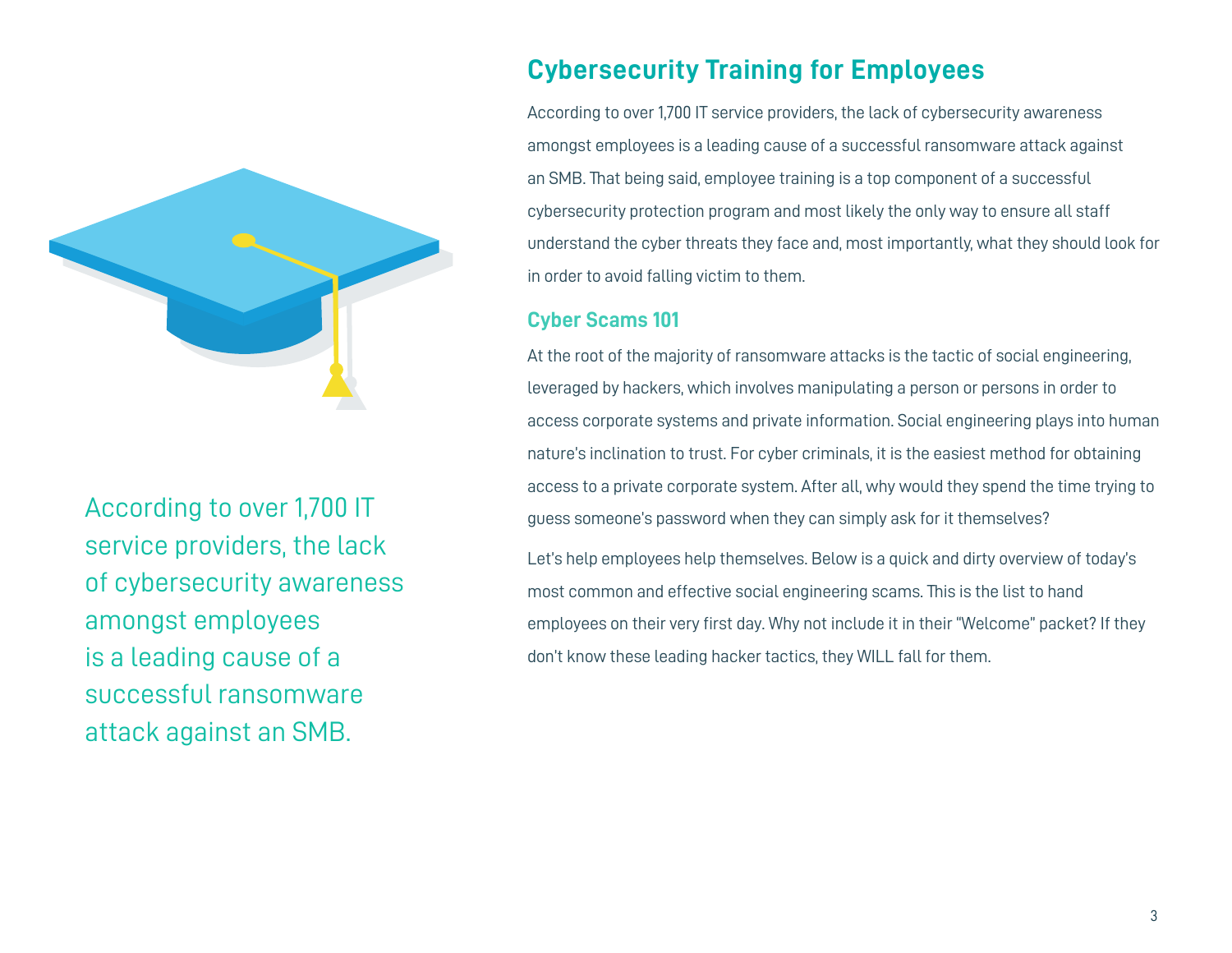**Takeaway:** Employee awareness of social engineering is essential for ensuring corporate cybersecurity. If end users know the main characteristics of these attacks, it's much more likely they can avoid falling for them. As many of us are visual learners, make sure to provide them with actual examples of these scams.

## **5 Types of Social Engineering Scams to Know:**

**Phishing:** is the leading tactic leveraged by today's ransomware hackers, typically delivered in the form of an email, chat, web ad or website designed to impersonate a real system and organization. Often crafted to deliver a sense of urgency and importance, the message within these emails often appears to be from the government or a major corporation and can include logos and branding.

**Baiting:** similar to phishing, baiting involves offering something enticing to an end user in exchange for private data. The "bait" comes in many forms, both digital, such as a music or movie download, and physical, such as a branded flash drive labeled "Executive Salary Summary Q3 2016" that is left out on a desk for an end user to find. Once the bait is taken, malicious software is delivered directly into the victim's compute

**Quid Pro Quo:** similar to baiting, quid pro quo involves a request for the exchange of private data but for a service. For example, an employee might receive a phone call from the hacker posed as a technology expert offering free IT assistance in exchange for login credentials.

**Pretexting:** is when a hacker creates a false sense of trust between themselves and the end user by impersonating a co-worker or a figure of authority within the company in order to gain access to private data. For example, a hacker may send an email or a chat message posing as the head of IT Support who needs private data in order to comply with a corporate audit (that isn't real).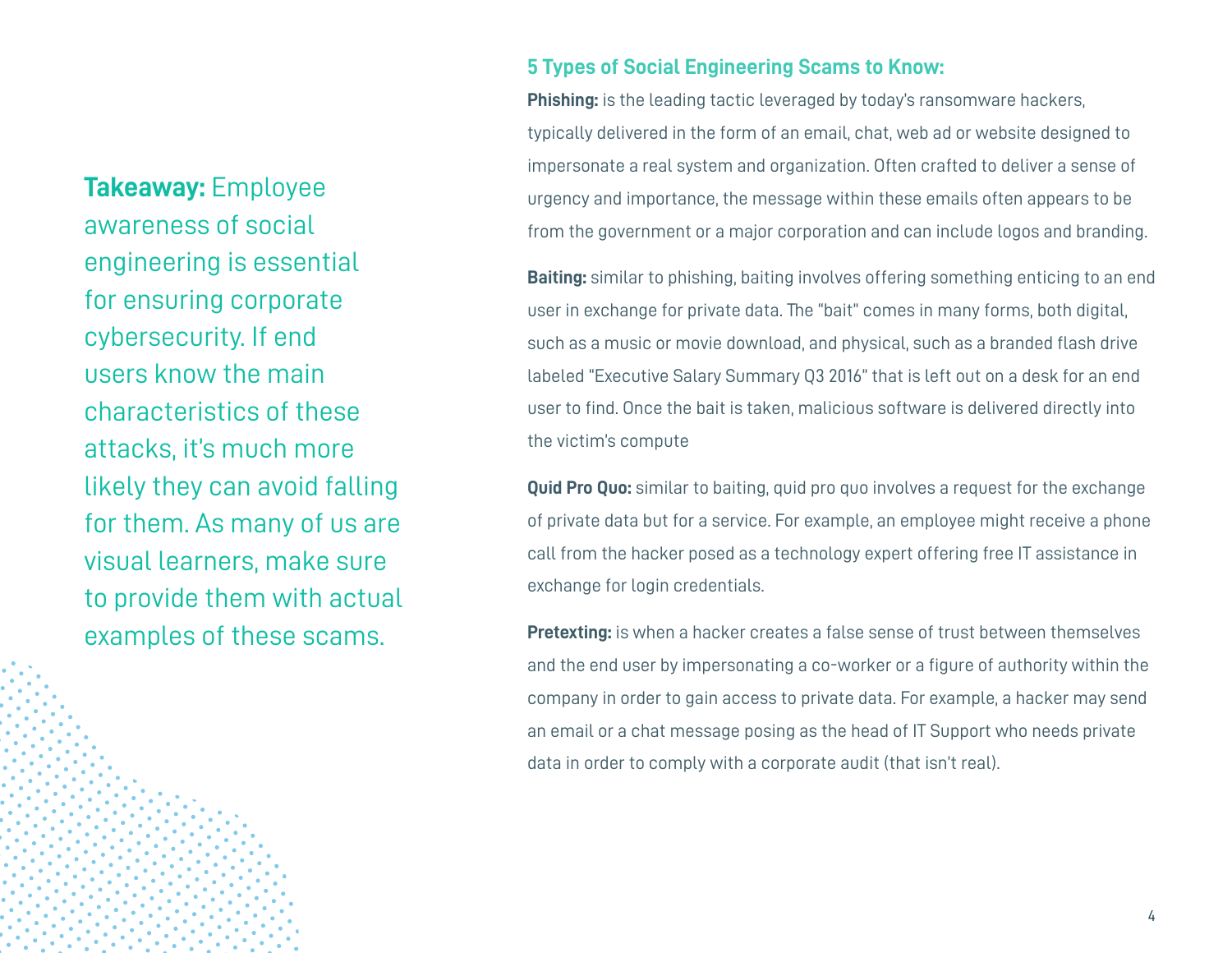| $\mathfrak{a}_3$<br>日<br>(5)<br>×<br>m.<br>÷                                                                                                                                                                                                                                     | ATTN: Invoice J-98223146 - Message (Plain Text)                             |
|----------------------------------------------------------------------------------------------------------------------------------------------------------------------------------------------------------------------------------------------------------------------------------|-----------------------------------------------------------------------------|
| <b>FILE</b><br>MESSAGE                                                                                                                                                                                                                                                           |                                                                             |
| T2 Meeting<br>g <sub>u</sub> Junk-<br>PActions .                                                                                                                                                                                                                                 | <b>推Find</b><br><b>Related</b>                                              |
| Delete<br>Reply<br>Reply Forward Ell More -<br>Move<br>$\Delta 1$                                                                                                                                                                                                                | Mark Categorize Follow<br>Translate<br>Zoom<br>le Select »<br>Unread<br>Up= |
| Delete<br>Respond<br>Move                                                                                                                                                                                                                                                        | Editing<br>Zoom<br>Taat                                                     |
| Tue 2/16/2016 8:48 AM                                                                                                                                                                                                                                                            |                                                                             |
| ATTN: Invoice J-98223146                                                                                                                                                                                                                                                         |                                                                             |
|                                                                                                                                                                                                                                                                                  | Image 1                                                                     |
| We removed extra line breaks from this message.                                                                                                                                                                                                                                  |                                                                             |
| Message W invoice_1-95223146.doc                                                                                                                                                                                                                                                 |                                                                             |
|                                                                                                                                                                                                                                                                                  |                                                                             |
| Dear support.                                                                                                                                                                                                                                                                    |                                                                             |
| Please see the attached invoice (Microsoft Word Document) and remit payment according to the terms listed at the bottom of the invoice.                                                                                                                                          |                                                                             |
|                                                                                                                                                                                                                                                                                  |                                                                             |
| Let us know if you have any questions.                                                                                                                                                                                                                                           |                                                                             |
|                                                                                                                                                                                                                                                                                  |                                                                             |
| We greatly appreciate your business!<br>Bonnie vause                                                                                                                                                                                                                             |                                                                             |
|                                                                                                                                                                                                                                                                                  |                                                                             |
| From: "Amazon.com" <account-update@amazon.com></account-update@amazon.com>                                                                                                                                                                                                       | 11/15/2012 1                                                                |
|                                                                                                                                                                                                                                                                                  |                                                                             |
| Subject: Revision to Your Amazon.com Account<br>amazon.com.                                                                                                                                                                                                                      |                                                                             |
|                                                                                                                                                                                                                                                                                  | Image 2                                                                     |
| <b>Account Status Notification</b>                                                                                                                                                                                                                                               |                                                                             |
| Dear Customers,                                                                                                                                                                                                                                                                  |                                                                             |
| We are contacting you to remind you that our Review Team identified that your account has been limited.<br>In accordance with Amazon User Agreement and to ensure that your account has not been accessed from<br>fraudulent locations, access to your account has been limited. |                                                                             |
| Your Online access will be BLOCKED if this issue is not resolved immediately.<br>Please log in your account by clicking on the link below to restore your account Immediately:<br>https://www.amazon.com/verify/idp/login.htm                                                    |                                                                             |
| Thank You for using Amazon.                                                                                                                                                                                                                                                      |                                                                             |
| Security Advisor                                                                                                                                                                                                                                                                 |                                                                             |

**Tailgating:** is when an unauthorized person physically follows an employee into a restricted corporate area or system. The most common example of this is when a hacker calls out to an employee to hold a door open for them as they've forgotten their RFID card. Another example of tailgating is when a hacker asks an employee to "borrow" a private laptop for a few minutes, during which the criminal is able to quickly steal data or install malicious software.

### **How to Spot a Cyber Scam**

#### **Inbox Scams**

The above image is a prime example of a phishing email used to spread Locky, a common strain of ransomware. To the recipient, the email appears to come from a business partner asking the reader to "see the attached invoice" by clicking on the attached Word doc. Note how harmless this email appears and how easy it would be for a user to absentmindedly open and click, an action that would result in an instant ransomware infection. It happens every single day

Above is another example of an email scam, which appears to be an official notice from Amazon.com and lures the reader to click a link rather than an attachment, but with the same business-crippling results.

In image 3, note the link appears to direct the reader to a legitimate PayPal web page and yet, when the mouse is hovered over the link, you see that it actually directs to a different site designed to inject malware or illegally collect personal information.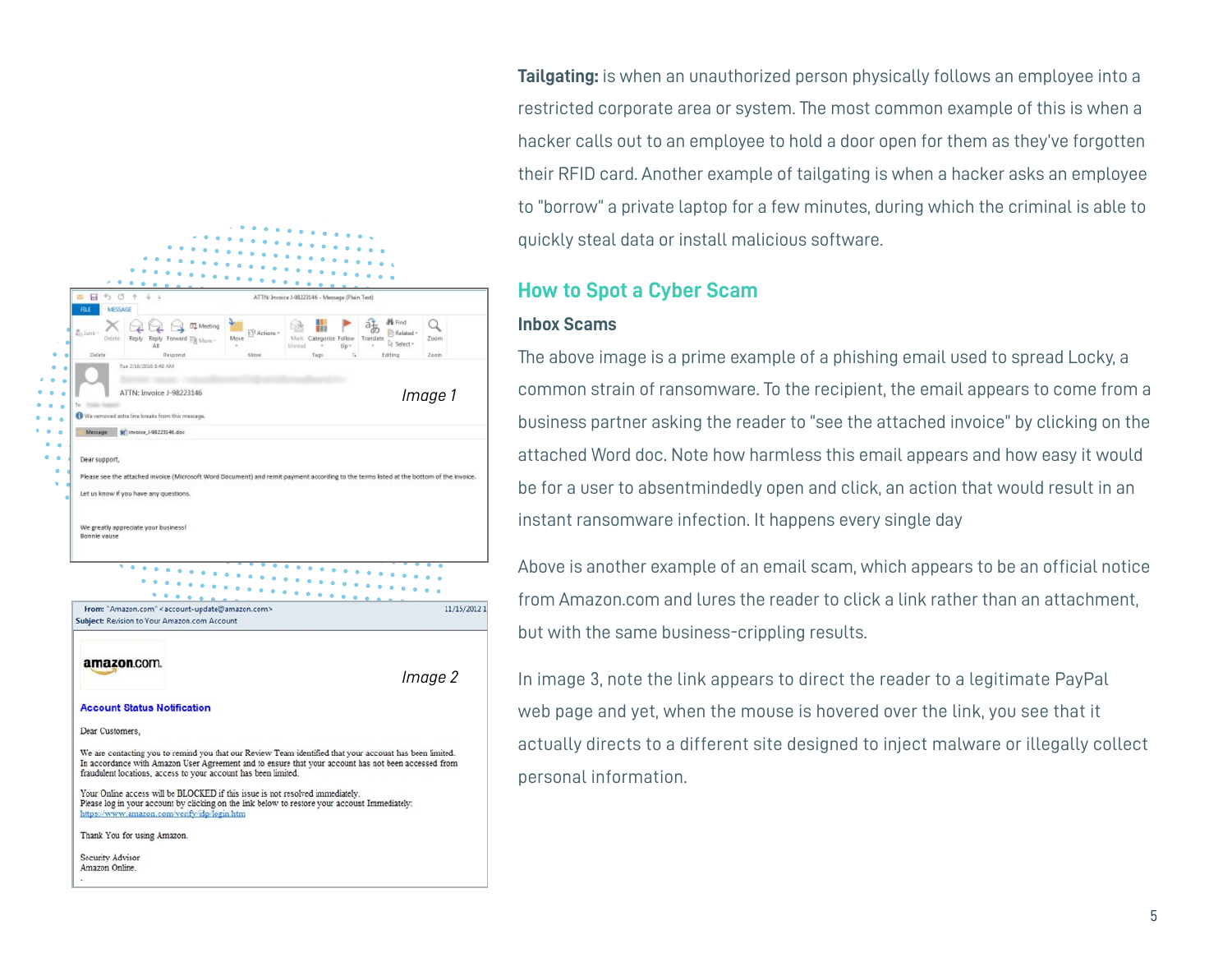

**Red flags**: Missing sender or recipient information, generic greetings, misspelled email addresses (i.e., billing@amzaon.com), and email addresses that don't match the company name. Any emails that ask the recipient to download a form or macro in order to complete a task are highly suspicious and an employee should NOT click on anything. Instead, report the email to IT immediately.

## **Malicious Websites and Malvertising**

| <b>CHASE O</b>                                                                                                                                                                                 | Privacy Policy<br>Chase.com |
|------------------------------------------------------------------------------------------------------------------------------------------------------------------------------------------------|-----------------------------|
| Chase Online <sup>5M</sup>                                                                                                                                                                     | Friday, November 21, 2014   |
| Customer Center > Update Billing Information                                                                                                                                                   |                             |
| Change/Update Billing Information                                                                                                                                                              | O Help with this page       |
| <b>Update Billing</b><br>Confirmation<br>Verify<br>Login<br>Update your billing information a-<br>Enter your billing information in the appropriate fields below and click "Next" to continue. |                             |
| <b>Change/Update of Billing Form</b>                                                                                                                                                           |                             |
| Accounts: CREDIT CARD (-xxxx)                                                                                                                                                                  |                             |
| Full Name *<br>国                                                                                                                                                                               |                             |
| Address <sup>*</sup>                                                                                                                                                                           |                             |

Malicious websites and malvertisements are designed to look like a page or ad on a legitimate website. These sites can look incredibly real, featuring branding and logos, which is why so many end up giving cyber criminals their personal information or access to directly inject malware onto their systems. Typically, hackers will insert code into a legitimate site which redirects unsuspecting users to their malicious site. Above, you'll find an example of a malicious page that was designed to look like a page on Chase Bank's site.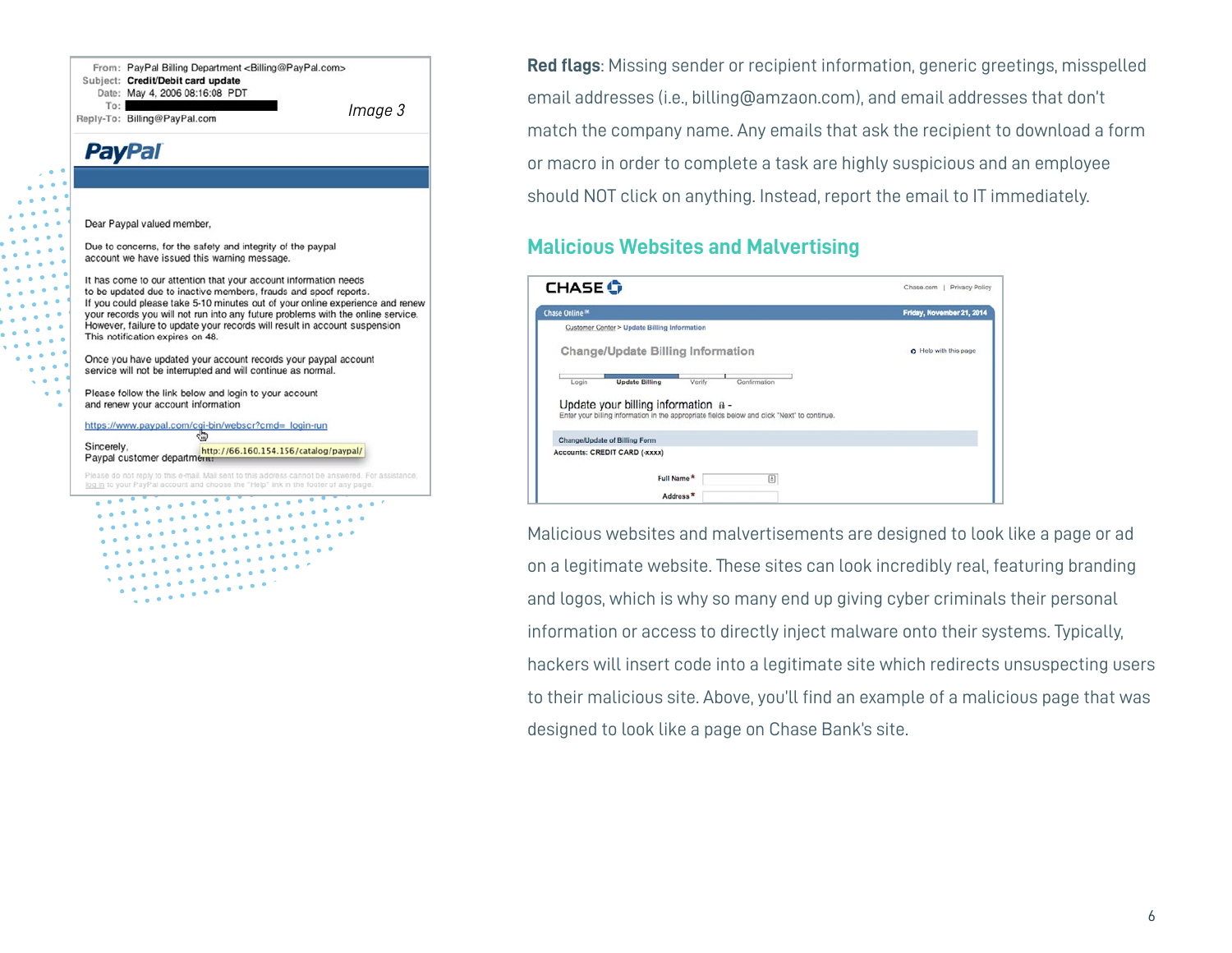## YOUR COMPUTER HAS BEEN LOCKED!



**Takeaway: Be certain that** employees understand this risk and embrace safe browsing habits, making sure they are accessing sites using the HTTPS secure communication protocol and being wary of any site asking for private information. Also, show employees how to check URLs that links point to (by hovering mouse over the link to reveal the complete URL in the status bar at the bottom of the browser).

## **Pop Ups**

Another common lure is a pop-up that claims that a user's computer has been locked by the FBI because it was used to access illegal material such as child pornography, as you will see in the example above. The lure instructs users to click a link in order to pay a fine, which is bogus.

**Red flags:** Links that redirect to a different domain, pop-ups that require you to enter personal information, misspelled URLs, and URLs with unusual domain extensions. This type of attack can be very hard to detect, even if employees are highly vigilant. This is why it is very important to deploy business-class malware detection software—which we will cover in detail in the next section of this ebook.

# **Setting Up a Cybersecurity Training Program**

The cybersecurity training schedule you choose, will be dictated by the specific nature of your business and the systems, software and hardware you leverage. However, a good start would be ensuring that all new employees receive training as part of their orientation and all employees receive training on a bi-annual basis. It is important to have a formalized plan in place to keep security front of mind and employees informed about new threats.

While formal training is important, informal training can be very effective as well. Point staffers to blogs on key security topics, ask them to take an online cybersecurity quiz, print out and post funny IT security memes around the office, etc. Do whatever it takes to keep people aware and following safe browsing practices. If you don't have resources to put this type of training together, talk with your IT service provider and see if they can assist with educational materials or plans.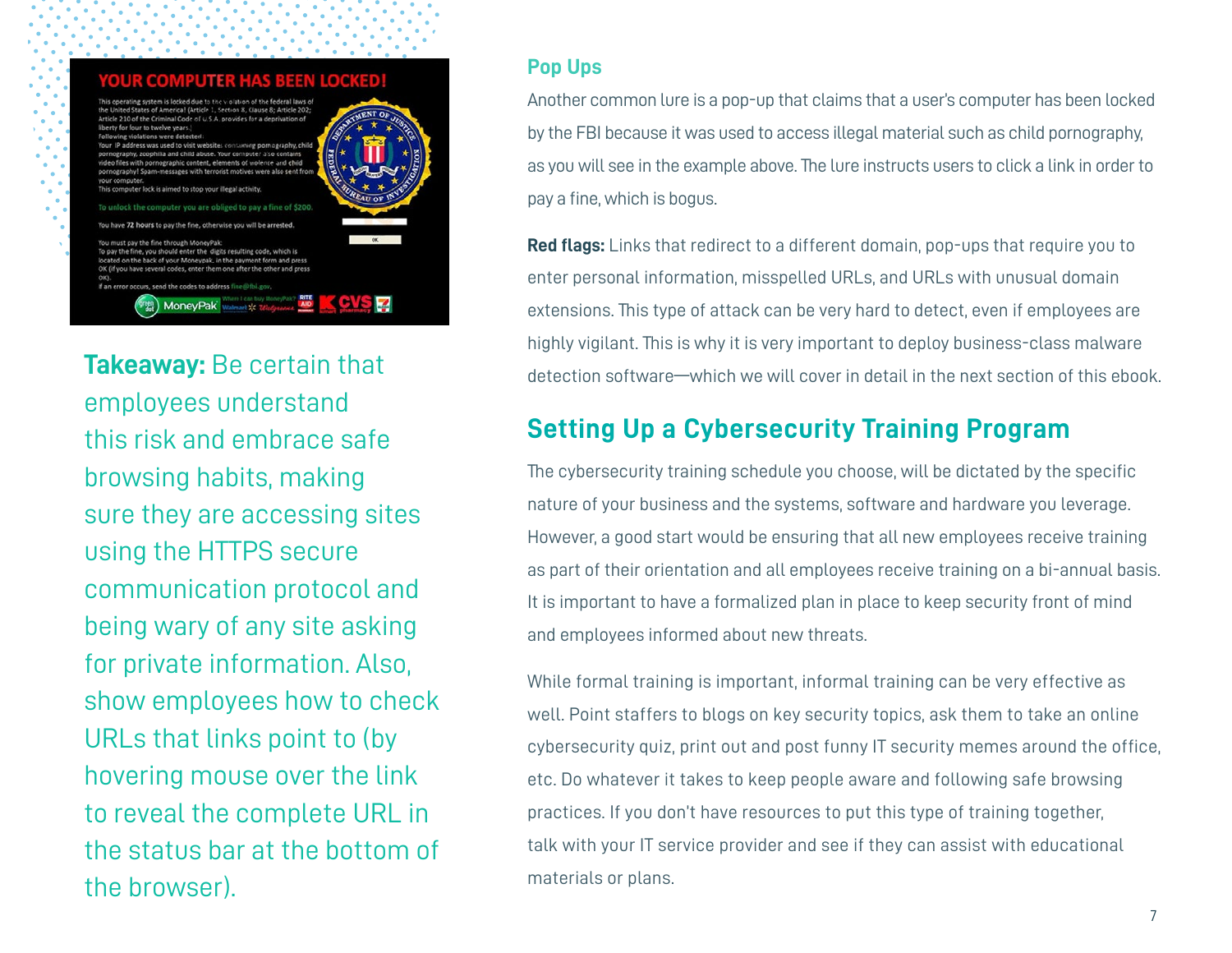

**Takeaway:** Be certain that employees understand this type of cyber scam is designed to prey upon human fear of breaking the law. Instruct employees who encounter this type of pop up NOT to click. Instead, they should restart the computer in safe mode. Still there? Get IT (or your MSP) involved.

# **Essential Cybersecurity Solutions for SMBs**

Here's one thing the cybersecurity world can agree on: there is no single product available today that will solve all of your cybersecurity problems. In today's world, it takes many technologies and processes to provide comprehensive risk and security management. Instead, SMBs should continually be checking their systems for vulnerabilities, learning about new threats, thinking like attackers and adjusting their defenses as needed.

## **Must–Have Solutions for Cyber Protection: Layered Security Antivirus Software**

Cybersecurity technology starts with antivirus software. Antivirus, as its name implies, is designed to detect, block, and remove viruses and malware. Modern antivirus software can protect against ransomware, keyloggers, backdoors, rootkits, trojan horses, worms, adware, and spyware. Some products are designed to detect other threats, such as malicious URLs, phishing attacks, social engineering techniques, identity theft, and distributed denial-of-service (DDoS) attacks.

#### **Firewalls**

A network firewall is also essential. Firewalls are designed to monitor incoming and outgoing network traffic based on a set of configurable rules—separating your secure internal network from the Internet, which is not considered secure. Firewalls are typically deployed as an appliance on your network and in many cases offer additional functionality, such as virtual private network (VPN) for remote workers.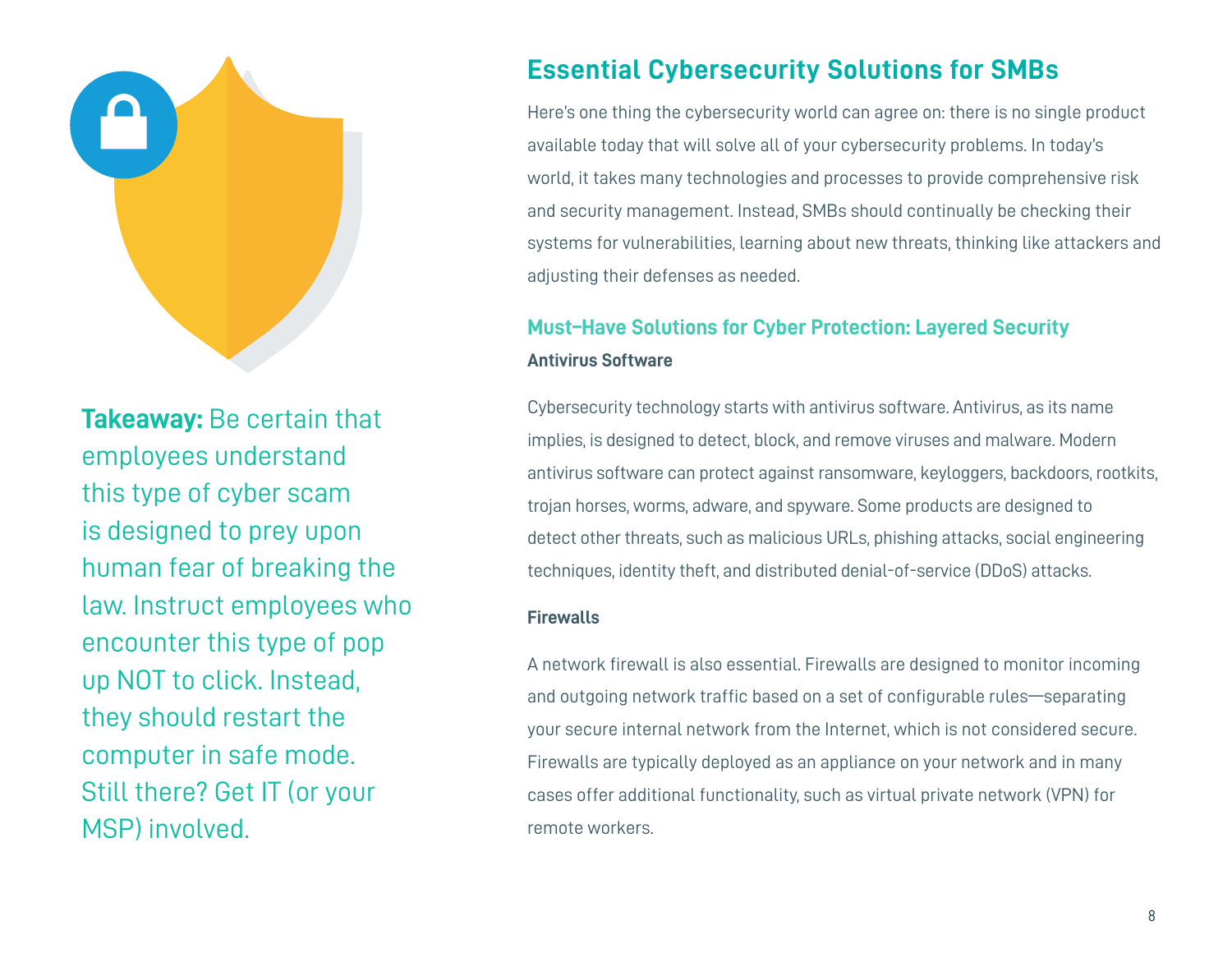

#### **Patch Management**

Patch management is an important consideration as well. Cyber criminals design their attacks around vulnerabilities in popular software products such as Microsoft Office or Adobe Flash Player. As vulnerabilities are exploited, software vendors issue updates to address them. As such, using outdated versions of software products can expose your business to security risks. There are a variety of solutions available that can automate patch management.

## **Password Management**

Recent studies have reported that weak passwords are at the heart of the rise in cyber theft, causing 76% of data breaches. To mitigate this risk, businesses should adopt password management solutions for all employees. Many people have a document that contains all of their password information in one easily accessible file—this is unsafe and unnecessary. There are many password management apps available today. These tools allow users keep track of all your passwords, and if any of your accounts are compromised you can change all of your passwords quickly. Encryption is also an important consideration. Encrypting hard drives ensures that data will be completely inaccessible, for example if a laptop is stolen.

These measures protect against a wide array of cyber attacks. However, because threats like ransomware are always evolving, security solutions are just one part of an effective defense strategy. You also need solutions in place that enable you to return to operations quickly if you do suffer a cyber attack. Data protection technologies are an essential second layer of defense against cyber crime.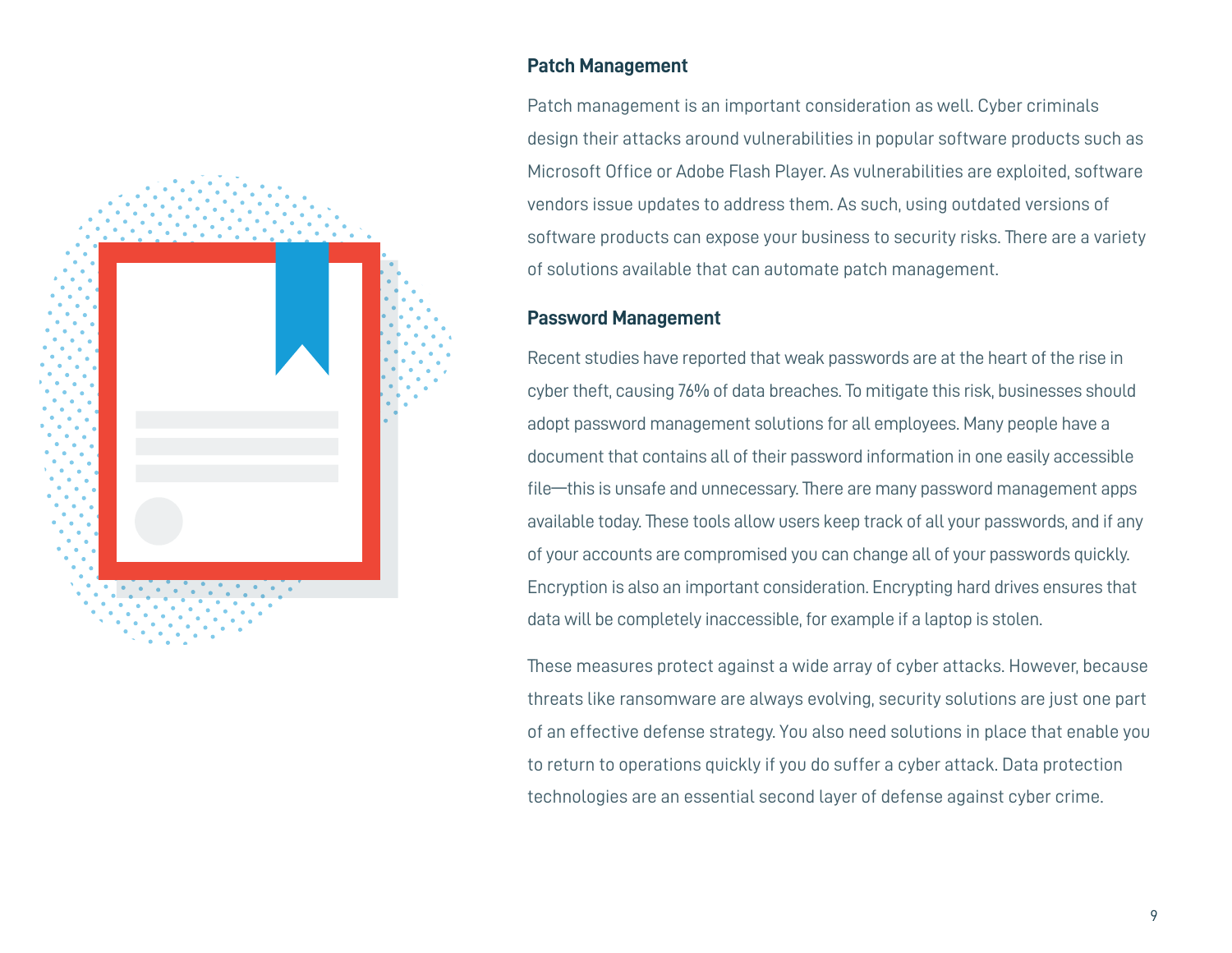

## **The #1 Solution for Cybersecurity Protection:**

#### **Backup and Recovery**

Taking frequent backups of all data considered critical to your business is critical. The exact frequency of backups will vary based on your business' specific needs. Traditionally, most businesses took a daily backup, and for some businesses this may still be suitable. However, today's backup products are designed to make incremental copies of data throughout the day to minimize data loss. When it comes to protecting against cyber attacks, solutions that back up regularly allow you to restore data to a point in time before the breach occurred without losing all of the data created since the previous night's backup.

Some data protection products can take image-based backups that are stored in a virtual machine format—essentially a snapshot of the data, applications, and operating system. This allows users to run applications from the backup copy. This functionality is typically referred to as instant recovery or recovery-in-place. Datto's version of this technology is called Instant Virtualization. The ability to run an application from the backup instance of a virtual machine allows users to continue working while the primary server is restored following an outage, dramatically reducing downtime. Some solutions, including Datto's, extend this capability to the cloud to protect against failures which impact primary and onprem backup copies, as well.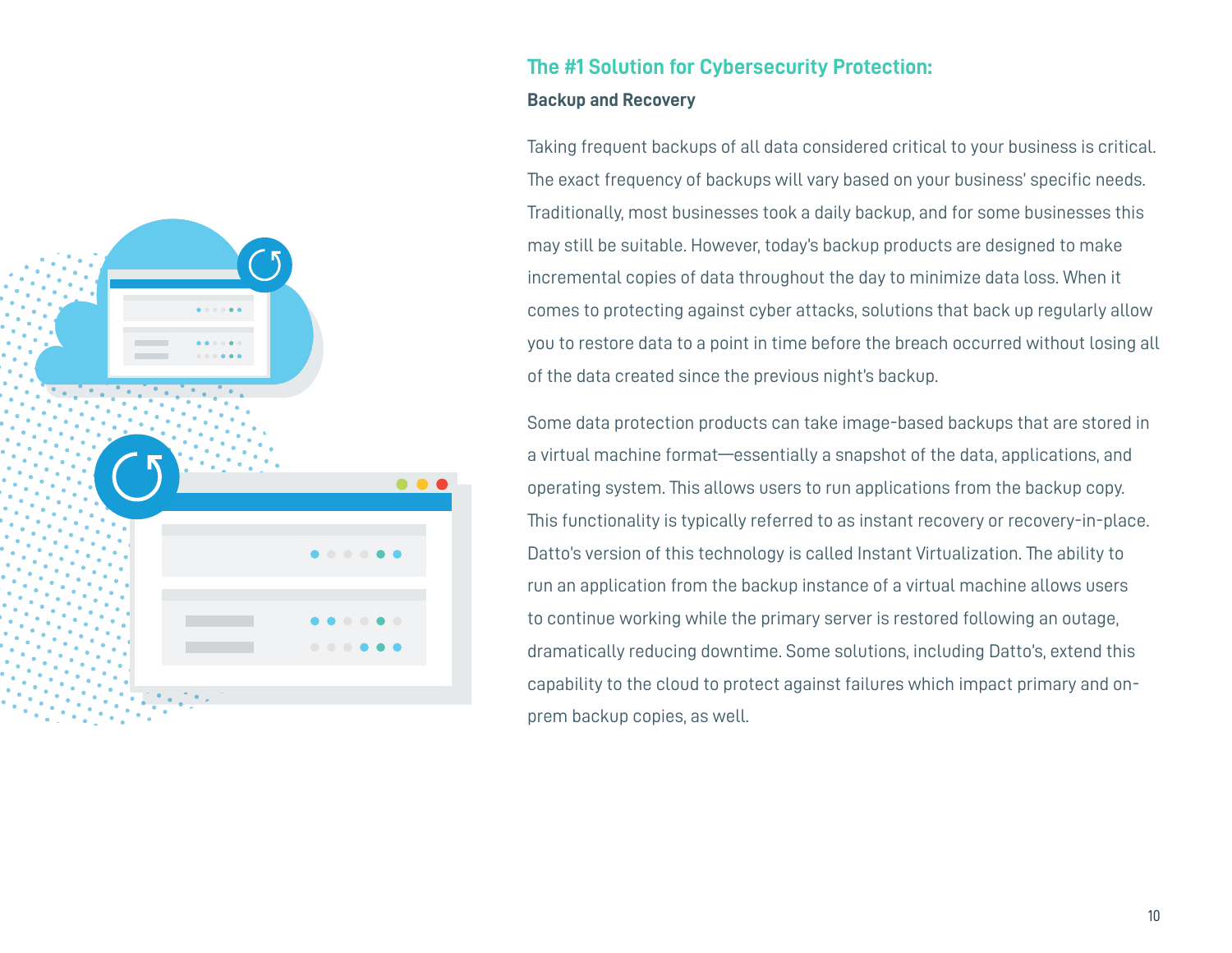

## **Cybersecurity Checklist**

## **According to a recent SEC report, SMBs are the ["principal target"](https://www.sec.gov/news/statement/cybersecurity-challenges-for-small-midsize-businesses.html) of cyber attacks. Use this checklist to be sure your critical business data is protected.**

- ❏ Conduct a security risk assessment. Understand potential security threats (e.g., downtime from ransomware) and the impact they may have on your business (lost revenue). Use this information to shape a security strategy that meets your specific needs.
- ❏ Train your employees. Because cybersecurity threats are constantly evolving, an ongoing semi-annual training plan should be implemented for all employees. This should include examples of threats, as well as instruction on security best practices (e.g., lock laptops when away from your desk). Hold employees accountable.
- ❏ Protect your network and devices. Implement a password policy that requires strong passwords that expire every 90 days. Deploy firewall, VPN and antivirus technologies to ensure your network and endpoints are not vulnerable to attacks. Consider implementing multifactor authentication. Ongoing network monitoring should also be considered essential. Encrypt hard drives.
- ❏ Keep software up to date. It is essential to use up-to-date software products and be vigilant about patch management. Cyber criminals exploit software vulnerabilities using a variety of tactics to gain access to computers and data.
- ❏ Create straightforward cybersecurity policies. Write and distribute a clear set of rules and instructions on cybersecurity practices for employees. This will vary from business to business but may include policies on social media use, bring your own device, authentication requirements, etc.